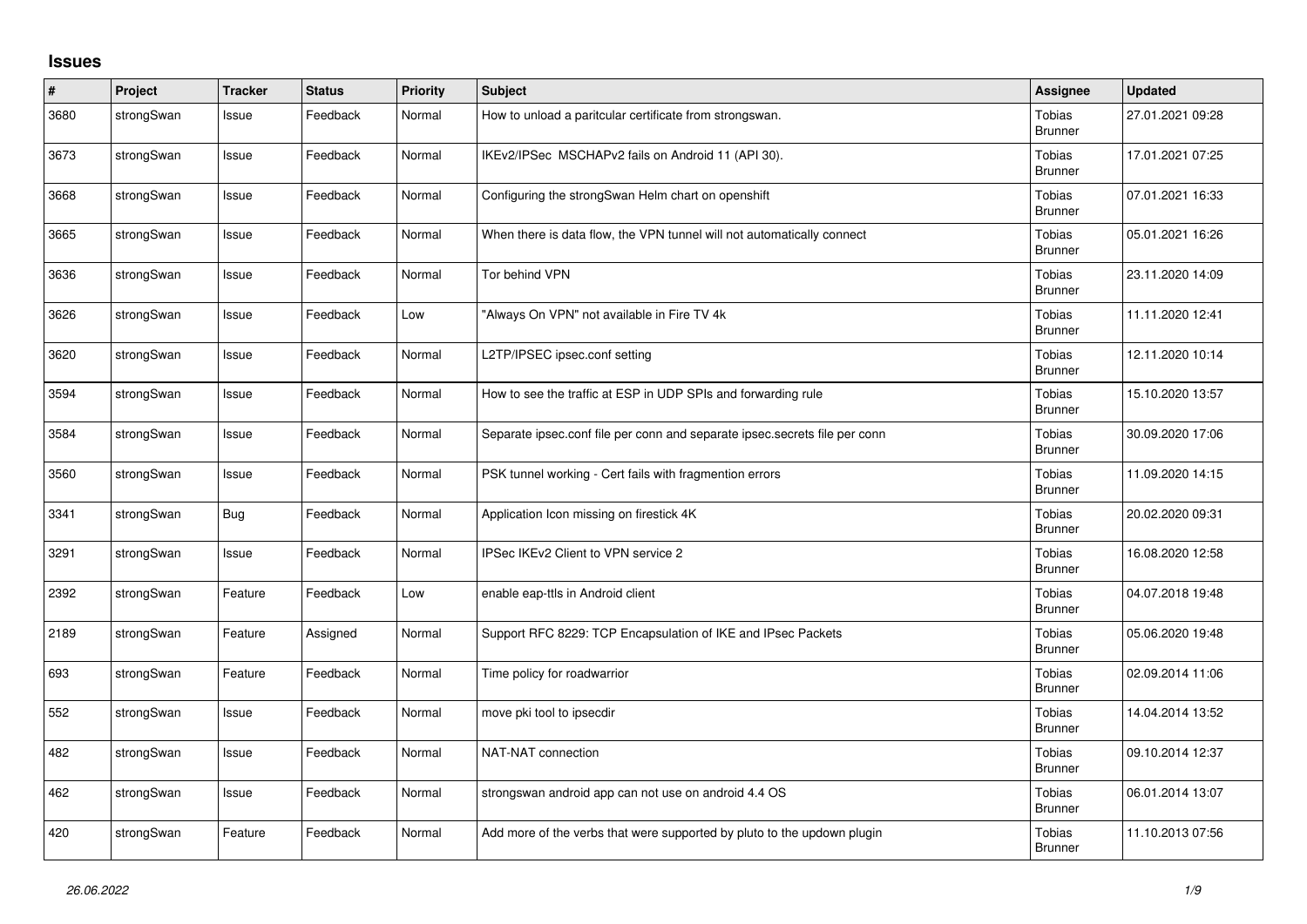| $\sharp$ | Project    | <b>Tracker</b> | <b>Status</b> | <b>Priority</b> | Subject                                                                             | <b>Assignee</b>          | <b>Updated</b>   |
|----------|------------|----------------|---------------|-----------------|-------------------------------------------------------------------------------------|--------------------------|------------------|
| 359      | strongSwan | Issue          | Feedback      | Normal          | <b>Mediation Server Connection</b>                                                  | Tobias<br><b>Brunner</b> | 16.07.2013 16:25 |
| 309      | strongSwan | Feature        | Feedback      | Normal          | Problem with Network Aliases for charon.interfaces_ignore and charon.interfaces_use | Tobias<br><b>Brunner</b> | 21.03.2013 19:32 |
| 302      | strongSwan | <b>Bug</b>     | Feedback      | Normal          | No matching outbound IPsec policy                                                   | Tobias<br>Brunner        | 01.03.2013 12:19 |
| 268      | strongSwan | Feature        | Feedback      | Normal          | support for ssh keypairs in strongswan network-manager plugin                       | Tobias<br><b>Brunner</b> | 19.02.2014 15:13 |
| 243      | strongSwan | Feature        | Feedback      | Normal          | Configure routing table in peer                                                     | Tobias<br>Brunner        | 23.05.2013 20:03 |
| 193      | strongSwan | Bug            | Assigned      | High            | Race condition between acquire jobs and Mobike update while switching WLANs         | Tobias<br><b>Brunner</b> | 16.05.2012 12:18 |
| 173      | strongSwan | Feature        | Assigned      | Normal          | Support for IP address ranges in traffic selectors                                  | Tobias<br><b>Brunner</b> | 14.06.2012 11:31 |
| 3606     | strongSwan | Issue          | Feedback      | Normal          | Using ipsec tunnel from "foreign" subnet                                            | Noel Kuntze              | 26.10.2020 12:23 |
| 1165     | strongSwan | Issue          | New           | Normal          | StrongSwan Virtual Ip problem                                                       | Martin Willi             | 19.10.2015 23:59 |
| 960      | strongSwan | Feature        | Feedback      | Normal          | Raise ALERT_PROPOSAL_MISMATCH_IKE in IKE V1                                         | Martin Willi             | 30.08.2017 09:05 |
| 456      | strongSwan | Bug            | Feedback      | Normal          | StrongSwan client for OS X crashes                                                  | Martin Willi             | 21.03.2014 12:16 |
| 129      | strongSwan | Feature        | Assigned      | Normal          | Relations between ike/child/peer cfg                                                | Martin Willi             | 06.02.2012 10:50 |
| 2494     | strongSwan | Issue          | Feedback      | Normal          | Problems With 64bit Slot IDs With Pkcs11 Plugin                                     | Jordan Hrycaj            | 12.12.2017 16:03 |
| 2493     | strongSwan | Issue          | Feedback      | Normal          | Pkcs11 Plugin Returns w/Bogus Return Code                                           | Jordan Hrycaj            | 12.12.2017 15:58 |
| 542      | strongSwan | Issue          | Feedback      | Normal          | Nesting tunnels                                                                     | Andreas<br>Steffen       | 07.03.2014 09:22 |
| 406      | strongSwan | Feature        | Feedback      | Low             | TNC: Speeding up the Attestation process                                            | Andreas<br>Steffen       | 10.09.2013 14:00 |
| 404      | strongSwan | Issue          | Feedback      | Normal          | TNC: Update HowTos and implement some compilation flag checking                     | Andreas<br>Steffen       | 10.09.2013 13:58 |
| 3692     | strongSwan | Issue          | Feedback      | Normal          | Failing IPsec Phase 2 connection between Centos 7 VPS and Cisco ASA5540             |                          | 04.02.2021 16:29 |
| 3689     | strongSwan | Feature        | Feedback      | Normal          | Auto-connect on Wi-Fi network.                                                      |                          | 03.02.2021 16:32 |
| 3687     | strongSwan | Issue          | Feedback      | Normal          | Strongswan ipsec do not forward package to host                                     |                          | 02.02.2021 14:40 |
| 3686     | strongSwan | Issue          | Feedback      | Normal          | Site to clients IPsec and private IP                                                |                          | 04.02.2021 11:11 |
| 3685     | strongSwan | Issue          | Feedback      | Normal          | giving up after 5 retransmits                                                       |                          | 03.02.2021 16:59 |
| 3683     | strongSwan | Issue          | Feedback      | Normal          | IKEV2 connection fail to rekey process                                              |                          | 28.01.2021 13:25 |
| 3682     | strongSwan | Issue          | Feedback      | Normal          | Is there a way to mark special case traffic bypass the traffic selectors?           |                          | 03.02.2021 16:44 |
| 3678     | strongSwan | Issue          | Feedback      | Normal          | IKE authentication credentials are unacceptable - Ubuntu Server - Windows 10 client |                          | 19.01.2021 18:29 |
| 3672     | strongSwan | Issue          | Feedback      | Normal          | ESP connection over IPv6                                                            |                          | 14.01.2021 17:04 |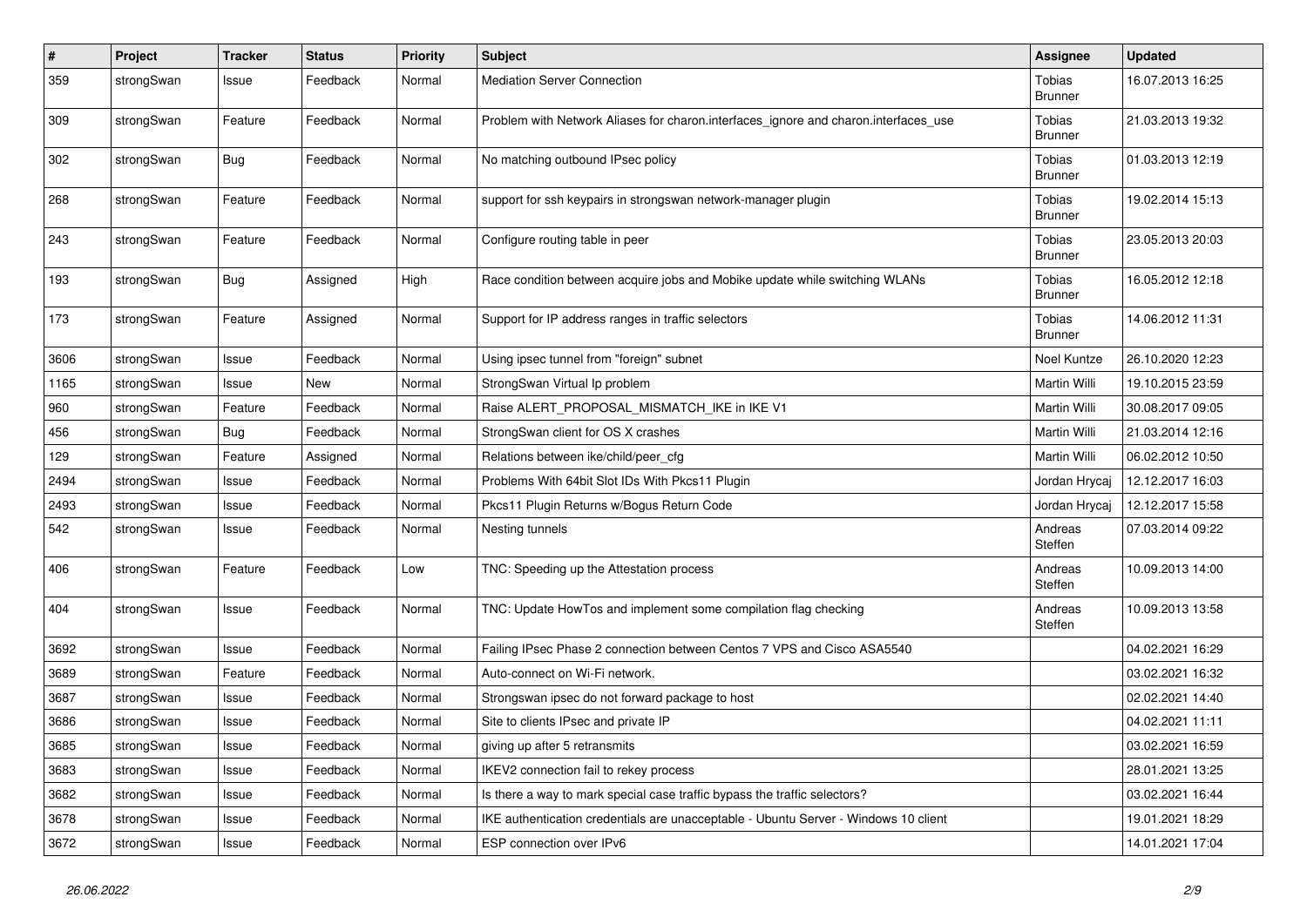| $\sharp$ | Project    | <b>Tracker</b> | <b>Status</b> | <b>Priority</b> | <b>Subject</b>                                                                                                                      | Assignee | <b>Updated</b>   |
|----------|------------|----------------|---------------|-----------------|-------------------------------------------------------------------------------------------------------------------------------------|----------|------------------|
| 3671     | strongSwan | Issue          | Feedback      | Normal          | Windows client failed with 13843 against Strongswan via SQL backend                                                                 |          | 13.01.2021 14:43 |
| 3670     | strongSwan | Issue          | Feedback      | Normal          | Can routing rules be changed without terminating and re-initiating the tunnel                                                       |          | 12.08.2021 14:29 |
| 3669     | strongSwan | Issue          | Feedback      | Normal          | Failed connection to IKE_SA (Checkpoint Server)                                                                                     |          | 08.01.2021 17:58 |
| 3663     | strongSwan | Issue          | Feedback      | Normal          | Multiple ways to end up with duplicate / redundant child SA entries                                                                 |          | 06.01.2021 16:15 |
| 3662     | strongSwan | Issue          | Feedback      | Normal          | unamed session                                                                                                                      |          | 04.01.2021 11:32 |
| 3654     | strongSwan | Issue          | Feedback      | Normal          | The L2tp/ipsec tunnel interface will not be delete when the connect abnormal interrupt.                                             |          | 08.12.2020 12:24 |
| 3653     | strongSwan | Feature        | Feedback      | Normal          | Is there any possibility to pass any non-standard parameters for tunnels (ike or child sa) for use by<br>custom plugin?             |          | 08.12.2020 11:03 |
| 3652     | strongSwan | Issue          | Feedback      | Normal          | In strongswan ipsec.conf, how to set the "ike" parameters so that it can support all hash Algorithm<br>and DH group server support? |          | 08.12.2020 12:35 |
| 3651     | strongSwan | Feature        | New           | Normal          | Support for FC-SP-2                                                                                                                 |          | 07.01.2021 20:04 |
| 3650     | strongSwan | Issue          | Feedback      | Normal          | HA behaves very strange                                                                                                             |          | 04.12.2020 08:53 |
| 3647     | strongSwan | Issue          | Feedback      | Normal          | Is it possible to receive INTERNAL_IP4_SUBNET attributes in updown scripts                                                          |          | 02.12.2020 17:06 |
| 3643     | strongSwan | Issue          | Feedback      | Normal          | Strongswan and FRR NHRP                                                                                                             |          | 01.12.2020 10:55 |
| 3642     | strongSwan | Issue          | Feedback      | Normal          | How to distinguish encapsulated packets from different interfaces                                                                   |          | 30.11.2020 09:38 |
| 3640     | strongSwan | Issue          | Feedback      | Normal          | Problem surfing via VPN form Android APK on a sepcific Mobile Operator                                                              |          | 26.11.2020 11:43 |
| 3630     | strongSwan | Issue          | Feedback      | Normal          | The certificate is loaded but not used.                                                                                             |          | 18.11.2020 10:29 |
| 3629     | strongSwan | Issue          | Feedback      | Normal          | IPSec enc only on specific dport/proto                                                                                              |          | 16.11.2020 10:04 |
| 3628     | strongSwan | Issue          | Feedback      | Normal          | Constant `retransmit` while establishing CHILD_SA                                                                                   |          | 16.11.2020 10:14 |
| 3625     | strongSwan | Issue          | Feedback      | Normal          | Always on VPN when the client is on the same LAN as the VPN server                                                                  |          | 10.11.2020 18:45 |
| 3618     | strongSwan | Issue          | Feedback      | Normal          | Use side-band to configure strongswan's                                                                                             |          | 09.11.2020 10:38 |
| 3617     | strongSwan | Issue          | Feedback      | Normal          | full-offload swanctl.conf                                                                                                           |          | 03.11.2020 17:24 |
| 3616     | strongSwan | Issue          | Feedback      | Normal          | With Strongswan 5.7.2, unique=never not allowing multiple clients to establish tunnels with same<br>identity                        |          | 05.11.2020 12:32 |
| 3614     | strongSwan | Issue          | Feedback      | Normal          | Certificate renewal for about to expire certificates                                                                                |          | 30.10.2020 13:30 |
| 3613     | strongSwan | Issue          | Feedback      | Low             | Load-test jobs scheduled after tunnels are terminated                                                                               |          | 28.10.2020 12:06 |
| 3611     | strongSwan | Issue          | Feedback      | Normal          | Unable to Send Traffic Using NAT on EC2 Instance                                                                                    |          | 27.10.2020 16:35 |
| 3610     | strongSwan | Issue          | Feedback      | Normal          | farp plugin conflicts with DHCP service                                                                                             |          | 26.10.2020 18:06 |
| 3609     | strongSwan | Issue          | Feedback      | Normal          | Potential DNS server IP address conflicts                                                                                           |          | 26.10.2020 11:12 |
| 3607     | strongSwan | Issue          | Feedback      | Normal          | statusall option reports transport established two or three times per IP at start-up                                                |          | 27.10.2020 16:48 |
| 3604     | strongSwan | Issue          | Feedback      | Normal          | Email Notification on down status                                                                                                   |          | 21.10.2020 10:54 |
| 3603     | strongSwan | Issue          | Feedback      | Normal          | dns issue in config mode                                                                                                            |          | 20.10.2020 11:50 |
| 3598     | strongSwan | Issue          | Feedback      | Normal          | swanctl on Windows: Support aborting execution                                                                                      |          | 19.10.2020 15:01 |
| 3597     | strongSwan | Issue          | Feedback      | Normal          | IPSec Client on CentOS 8 - Can't connect using ShrewSoft VPN config file                                                            |          | 21.10.2020 16:38 |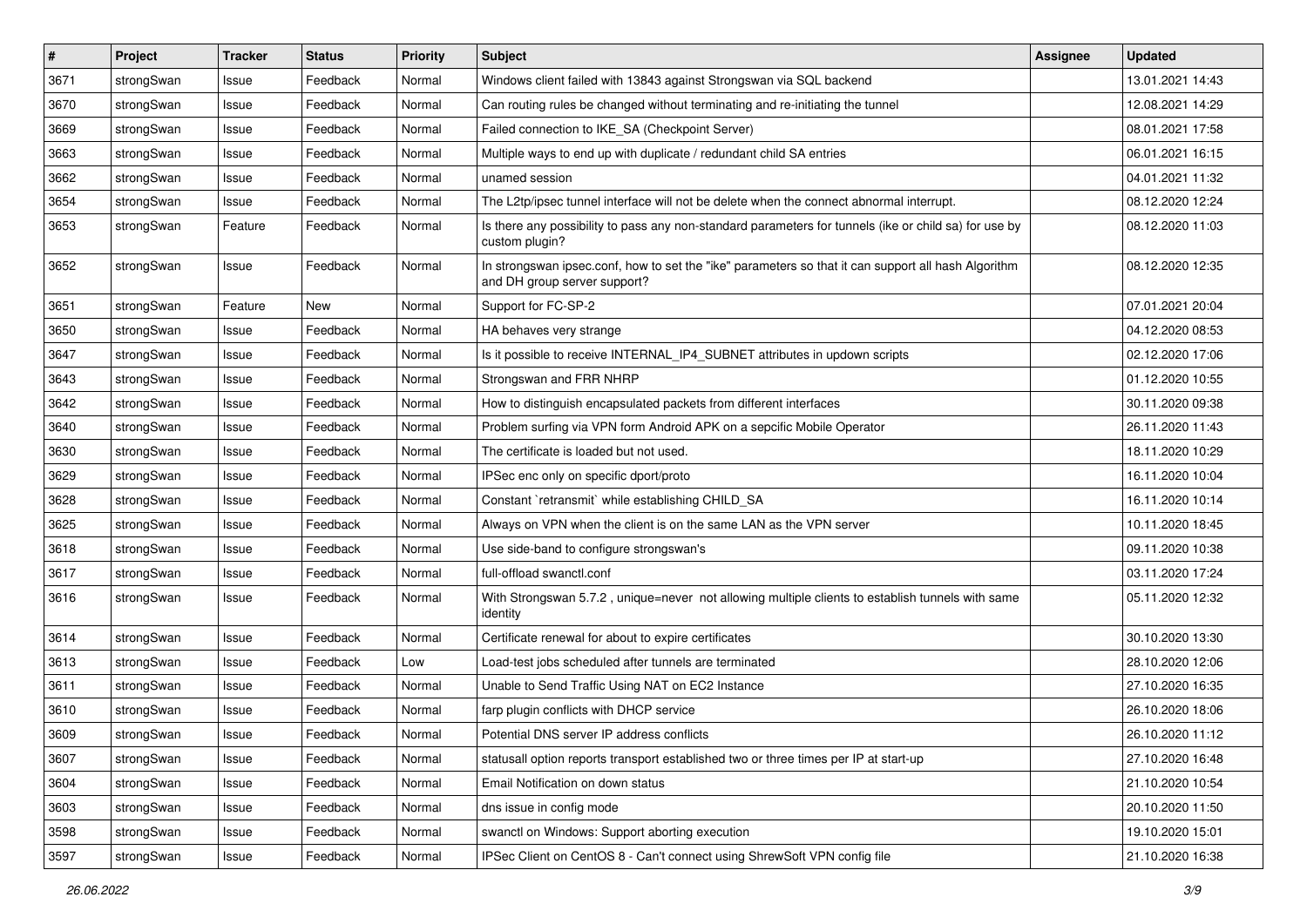| $\pmb{\#}$ | Project    | <b>Tracker</b> | <b>Status</b> | <b>Priority</b> | <b>Subject</b>                                                                              | Assignee | <b>Updated</b>   |
|------------|------------|----------------|---------------|-----------------|---------------------------------------------------------------------------------------------|----------|------------------|
| 3596       | strongSwan | Issue          | Feedback      | Normal          | no issuer certificate found for                                                             |          | 21.10.2020 03:27 |
| 3593       | strongSwan | Issue          | Feedback      | Normal          | Need variable tracking make_before_break state into updown scripts                          |          | 13.10.2020 09:59 |
| 3592       | strongSwan | Issue          | Feedback      | Normal          | Tunnel reported as established but log show "found encrypted payload, but no transform set" |          | 20.10.2020 10:37 |
| 3588       | strongSwan | Issue          | Feedback      | Normal          | VPN setup over 4G                                                                           |          | 08.10.2020 14:13 |
| 3580       | strongSwan | Issue          | Feedback      | Normal          | encapsulation and packets not routing into tunnel problems                                  |          | 02.10.2020 10:03 |
| 3578       | strongSwan | Issue          | Feedback      | Normal          | ipsec connection to FortiClient VPN                                                         |          | 28.09.2020 15:08 |
| 3577       | strongSwan | Issue          | Feedback      | Normal          | StrongSwan Connection adding and deleting over network.                                     |          | 28.09.2020 15:13 |
| 3576       | strongSwan | Issue          | Feedback      | Normal          | strongswan on openwrt virtual ip inside ipsec tunnel                                        |          | 25.09.2020 17:01 |
| 3575       | strongSwan | Issue          | Feedback      | Normal          | Tunnel of IPv6 Over IPv4 not accespting Jumbo Packets                                       |          | 23.09.2020 16:44 |
| 3573       | strongSwan | Issue          | Feedback      | Normal          | ike2 and transit traffic                                                                    |          | 05.10.2020 10:55 |
| 3568       | strongSwan | Issue          | Feedback      | Normal          | vpn connection is unstable                                                                  |          | 23.09.2020 16:28 |
| 3566       | strongSwan | Issue          | Feedback      | Normal          | Number of simultaneous connections limited to 1000 in a cluster                             |          | 18.09.2020 09:46 |
| 3565       | strongSwan | Issue          | Feedback      | Normal          | Filtering out logs or plugin in to do so                                                    |          | 16.09.2020 11:45 |
| 3564       | strongSwan | lssue          | Feedback      | Normal          | Out of order packets are generated if strong swan is running on multiple cores              |          | 16.09.2020 10:01 |
| 3561       | strongSwan | Issue          | Feedback      | Normal          | Azure P2S VPN Linux connection error                                                        |          | 15.09.2020 12:22 |
| 3558       | strongSwan | Issue          | Feedback      | Normal          | deleting half open IKE_SA with x.x.x.x after timeout with iOS device                        |          | 05.09.2020 21:23 |
| 3552       | strongSwan | lssue          | Feedback      | Normal          | Internet disconnects after once VPN is established                                          |          | 30.08.2020 05:35 |
| 3545       | strongSwan | Issue          | New           | Normal          | Configuration model for multiple-VRF tunnel endpoints                                       |          | 18.08.2020 13:50 |
| 3537       | strongSwan | Issue          | Feedback      | Normal          | IPv6 Packets are not transferred from server to client through IPSec using RPC protocol     |          | 01.09.2020 12:50 |
| 3536       | strongSwan | Issue          | Feedback      | Normal          | When Create multiple tunnels restart ipsec service will establish fail.                     |          | 03.09.2020 13:58 |
| 3534       | strongSwan | Issue          | New           | Urgent          | use of strongswan, ipvlan L2 and kernel ipsec                                               |          | 04.08.2020 20:59 |
| 3524       | strongSwan | Issue          | New           | Urgent          | Routing public IP addresses thru the VPN tunnel (Peer is Cisco ISR)                         |          | 24.07.2020 03:15 |
| 3516       | strongSwan | Issue          | Feedback      | Normal          | Close IKE_SA after expiry without rekey/reauth                                              |          | 20.07.2020 19:32 |
| 3500       | strongSwan | Issue          | Feedback      | Normal          | swanctl --list-cert not listing all certs                                                   |          | 29.06.2020 15:25 |
| 3499       | strongSwan | Issue          | Feedback      | Normal          | ISAKMP Signature hash algorithm / EAP-TLS Authentification                                  |          | 30.06.2020 10:40 |
| 3498       | strongSwan | Issue          | Feedback      | Normal          | FreeBSD + dhcp+farp plugin                                                                  |          | 22.01.2021 10:44 |
| 3496       | strongSwan | Issue          | Feedback      | Normal          | Route-based VPN - transport mode                                                            |          | 11.02.2021 09:55 |
| 3490       | strongSwan | Issue          | Feedback      | Normal          | Selecting incorrect auth mode for IKEv1                                                     |          | 21.07.2020 21:26 |
| 3457       | strongSwan | Feature        | New           | Low             | user-friendly pkcs11 certificate selection                                                  |          | 22.05.2020 12:52 |
| 3456       | strongSwan | Feature        | New           | Low             | move to github/gitlab                                                                       |          | 22.05.2020 12:27 |
| 3442       | strongSwan | Issue          | Feedback      | Normal          | Apply policy based on network interface in transport mode                                   |          | 13.05.2020 10:53 |
| 3441       | strongSwan | Feature        | New           | Normal          | [Android] Lock modification of VPN configurations on work devices                           |          | 11.05.2020 10:00 |
| 3422       | strongSwan | Feature        | Feedback      | Normal          | Allow multiple local.id to be specified in a single connection?                             |          | 23.04.2020 13:19 |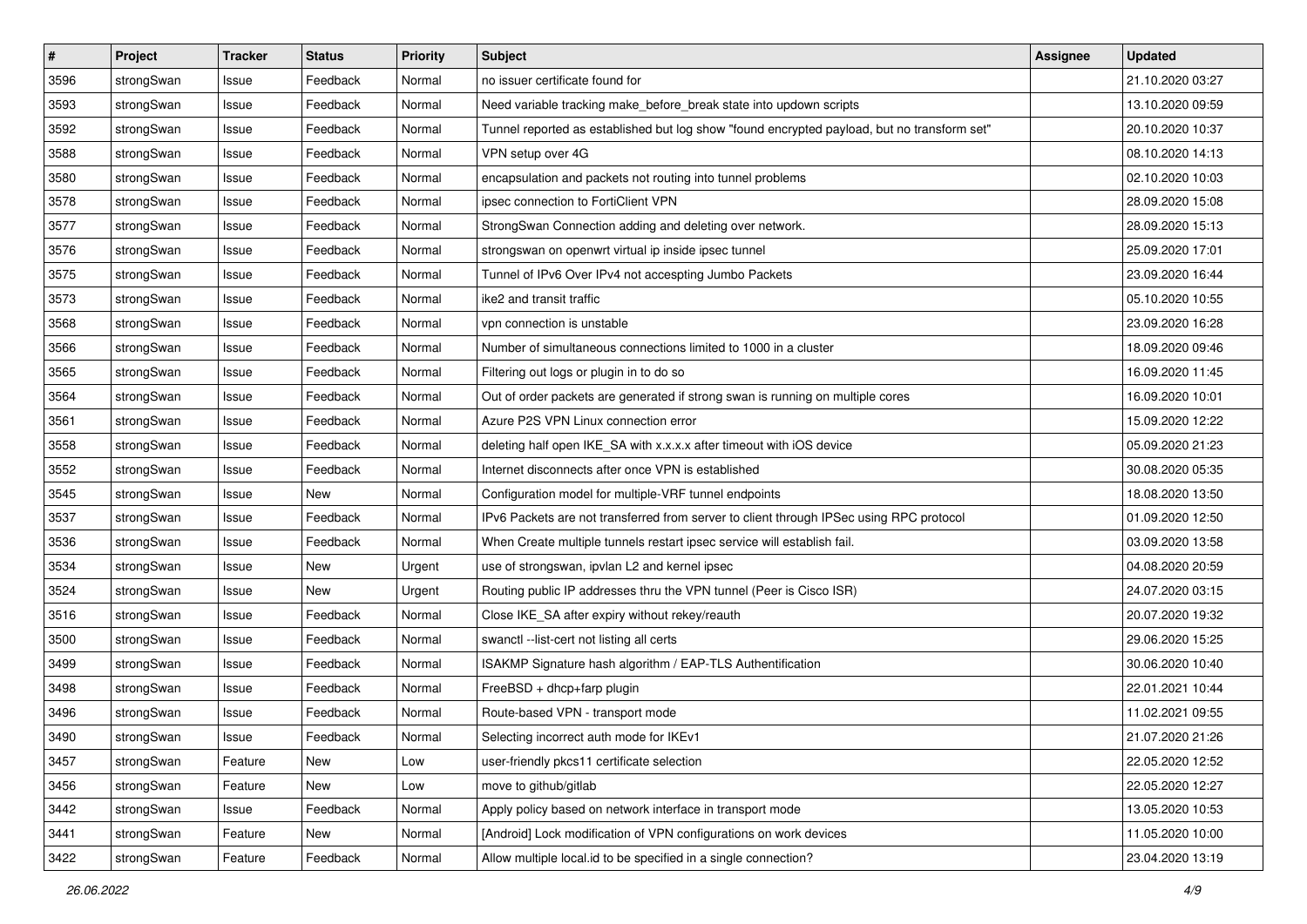| $\sharp$ | Project    | <b>Tracker</b> | <b>Status</b> | <b>Priority</b> | <b>Subject</b>                                                                                          | <b>Assignee</b> | <b>Updated</b>   |
|----------|------------|----------------|---------------|-----------------|---------------------------------------------------------------------------------------------------------|-----------------|------------------|
| 3403     | strongSwan | Issue          | Feedback      | Normal          | IKEv2 natd false detection                                                                              |                 | 09.04.2020 14:19 |
| 3400     | strongSwan | Issue          | Feedback      | Normal          | Windows 10 IKEv2 rekeying fails                                                                         |                 | 16.04.2020 17:08 |
| 3398     | strongSwan | Feature        | New           | Normal          | Android client - allow configuring eap_id with EAP-TLS                                                  |                 | 06.04.2020 23:19 |
| 3392     | strongSwan | Issue          | Feedback      | Normal          | mark=%unique and no Internet-connection with VPN                                                        |                 | 31.07.2020 15:26 |
| 3389     | strongSwan | Issue          | Feedback      | Normal          | Child SAs not getting created after rekeying                                                            |                 | 30.03.2020 15:45 |
| 3377     | strongSwan | Issue          | Feedback      | Normal          | Interface ID not configured during HA synchronization                                                   |                 | 18.03.2020 10:15 |
| 3366     | strongSwan | Issue          | Feedback      | Normal          | Uninstall "any" trap policy if start_action=trap with virtual IPs is used                               |                 | 13.03.2020 14:57 |
| 3342     | strongSwan | Issue          | Feedback      | Normal          | Certain fields in Storngswan on Firestick4K are not editable                                            |                 | 20.02.2020 09:36 |
| 3326     | strongSwan | Issue          | New           | Normal          | update custom routing table (table 220 by default) with new routes if new networks and routes<br>appear |                 | 10.02.2020 12:01 |
| 3307     | strongSwan | Issue          | Feedback      | Normal          | Probable non compliance with RFC 7296 wrt traffic selector narrowing?                                   |                 | 14.01.2020 16:19 |
| 3304     | strongSwan | Issue          | Feedback      | Normal          | Found unsupported critical X.509 extension: X509v3 Name Constraints                                     |                 | 13.01.2020 14:50 |
| 3298     | strongSwan | Issue          | New           | Normal          | strategies to improve strongswan performance per single SA                                              |                 | 23.12.2019 14:05 |
| 3285     | strongSwan | Bug            | Feedback      | Normal          | Virtual IPs on FreeBSD cannot set IPv6 addresses                                                        |                 | 02.11.2021 11:04 |
| 3282     | strongSwan | Issue          | Feedback      | Normal          | Android VPN client keeps retrying in airplane mode                                                      |                 | 29.11.2019 16:06 |
| 3276     | strongSwan | Feature        | Feedback      | Low             | N1_MODE_CAPABILITY                                                                                      |                 | 21.11.2019 16:49 |
| 3268     | strongSwan | Issue          | Feedback      | Normal          | Traffic disruption -- policy-based VPN to AWS VPN service                                               |                 | 15.11.2019 16:53 |
| 3254     | strongSwan | Issue          | Feedback      | Normal          | Log level in android level                                                                              |                 | 08.11.2019 08:36 |
| 3244     | strongSwan | Feature        | New           | Low             | eap-peap on android                                                                                     |                 | 04.11.2019 10:17 |
| 3162     | strongSwan | Feature        | Feedback      | Normal          | Strongswan Android support for default DNS suffixes (UNITY_DEF_DOMAIN flag)                             |                 | 29.08.2019 10:29 |
| 3159     | strongSwan | Issue          | New           | High            | backup ipsec tunnels                                                                                    |                 | 26.08.2019 14:28 |
| 3154     | strongSwan | Issue          | Feedback      | Normal          | signature validation failed only with sha2                                                              |                 | 20.08.2019 11:51 |
| 3151     | strongSwan | Issue          | Feedback      | Normal          | Forecast stops forwarding multicast                                                                     |                 | 26.08.2019 14:06 |
| 3135     | strongSwan | Feature        | Feedback      | Normal          | Android client - settings for connection re-try                                                         |                 | 12.08.2019 16:32 |
| 3122     | strongSwan | Issue          | Feedback      | Normal          | Strongswan software iterupts                                                                            |                 | 18.07.2019 02:27 |
| 3104     | strongSwan | Feature        | Feedback      | Normal          | EAP-RADIUS: binding address feature for routers with multiple interfaces connected to LAN.              |                 | 17.06.2021 02:26 |
| 3097     | strongSwan | Issue          | Feedback      | Normal          | charon restart behaviour                                                                                |                 | 24.06.2019 16:09 |
| 3075     | strongSwan | Feature        | New           | Normal          | <b>IPsec Labelling</b>                                                                                  |                 | 29.05.2019 17:09 |
| 3072     | strongSwan | Issue          | Feedback      | Normal          | Windows 10: setting WFP SA SPI fails with error 0x80320014                                              |                 | 29.05.2019 14:34 |
| 3041     | strongSwan | Issue          | Feedback      | Low             | fail2ban or equivalent                                                                                  |                 | 06.05.2019 09:07 |
| 2972     | strongSwan | Feature        | Feedback      | Normal          | how to add X509v3 Key Usage: Key Encipherment                                                           |                 | 13.03.2019 13:59 |
| 2966     | strongSwan | Issue          | Feedback      | Normal          | Problems with large amount of subnets in leftsubnet configuration                                       |                 | 02.04.2019 10:35 |
| 2964     | strongSwan | Issue          | Feedback      | Normal          | Route to IKE Gateway Fails to Update Under Particular Configuration                                     |                 | 13.03.2019 10:38 |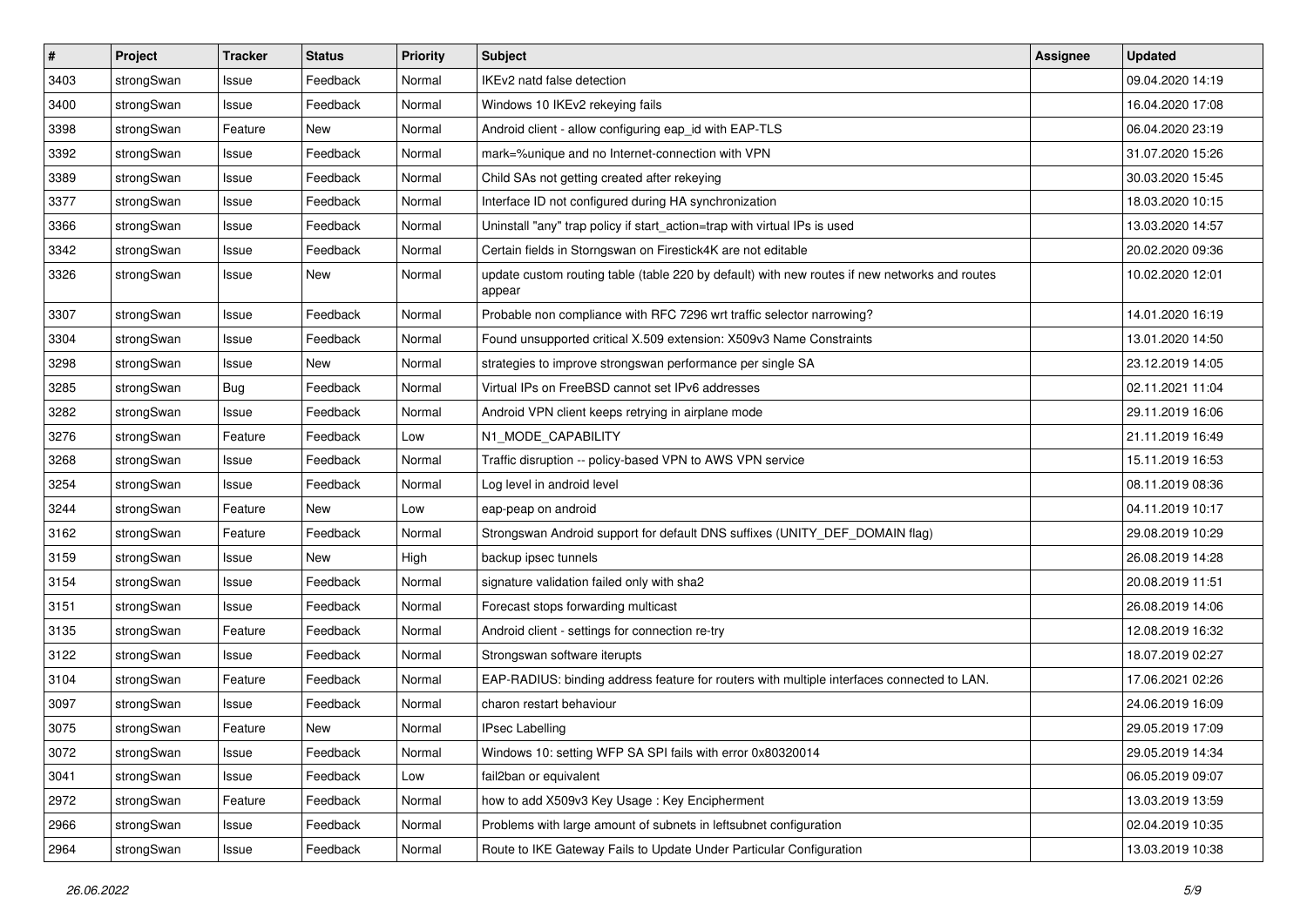| $\pmb{\#}$ | Project    | <b>Tracker</b> | <b>Status</b> | <b>Priority</b> | <b>Subject</b>                                                                                              | <b>Assignee</b> | <b>Updated</b>   |
|------------|------------|----------------|---------------|-----------------|-------------------------------------------------------------------------------------------------------------|-----------------|------------------|
| 2958       | strongSwan | Issue          | Feedback      | Normal          | Trap policies with unspecified remote IP covering multiple specific ports constantly produce new<br>IKE_SAs |                 | 11.03.2019 15:03 |
| 2870       | strongSwan | Issue          | Feedback      | Normal          | DNS resolution outside of tunnel if DNS server is in remote TS                                              |                 | 22.01.2019 11:06 |
| 2854       | strongSwan | Feature        | New           | Low             | Srongswan doesn't sending RADIUS Accounting-On/Off on start up / shutdown                                   |                 | 10.12.2018 10:19 |
| 2835       | strongSwan | Issue          | Feedback      | Normal          | Rekeyed SA can't be deleted in standby node                                                                 |                 | 19.12.2018 02:52 |
| 2823       | strongSwan | Feature        | Feedback      | Low             | Implementing VPN peer failover                                                                              |                 | 16.11.2018 10:25 |
| 2816       | strongSwan | Issue          | Feedback      | Normal          | order of DNS entries is reversed in /etc/resolv.conf                                                        |                 | 06.11.2018 10:41 |
| 2814       | strongSwan | Feature        | Feedback      | Normal          | Force Keepalive Packets if There is no NAT                                                                  |                 | 29.10.2018 15:47 |
| 2793       | strongSwan | Feature        | Feedback      | Normal          | Remote identity with certificate                                                                            |                 | 15.10.2018 10:20 |
| 2750       | strongSwan | Issue          | Feedback      | Normal          | setting WFP SA SPI failed: 0x80320035                                                                       |                 | 27.05.2019 11:59 |
| 2729       | strongSwan | Feature        | Feedback      | Normal          | Does Swanctl provide the same option as Ipsec with the rightID using a %?                                   |                 | 20.09.2018 17:37 |
| 2727       | strongSwan | Feature        | New           | Low             | single pair of selectors per CHILD_SA                                                                       |                 | 23.08.2018 12:08 |
| 2726       | strongSwan | Issue          | Feedback      | Normal          | Strongswan selects wrong source IP                                                                          |                 | 23.08.2018 13:38 |
| 2707       | strongSwan | Feature        | New           | Normal          | More attributes taken/translated from radius attributes                                                     |                 | 14.07.2018 15:21 |
| 2701       | strongSwan | Issue          | New           | Normal          | Low bandwidth when Iperfing data thorugh IPSEC tunnel                                                       |                 | 07.07.2020 13:38 |
| 2698       | strongSwan | Issue          | Feedback      | Low             | DSCP and kernel-libipsec                                                                                    |                 | 04.07.2018 15:01 |
| 2691       | strongSwan | Issue          | New           | Normal          | Strongswan and KSOFTIRQ cpu utilization                                                                     |                 | 26.06.2018 14:34 |
| 2682       | strongSwan | Issue          | New           | Normal          | IMV/IMC (re)Attestation                                                                                     |                 | 07.06.2018 21:25 |
| 2678       | strongSwan | Issue          | Feedback      | Normal          | Phase 1 issue                                                                                               |                 | 07.06.2018 20:06 |
| 2671       | strongSwan | Issue          | New           | Normal          | Passing user-supplied cerificate file names to charon-nm is problematic                                     |                 | 23.05.2018 21:27 |
| 2668       | strongSwan | Feature        | Feedback      | Normal          | UE shall include the DEVICE_IDENTITY Notify payload                                                         |                 | 22.05.2018 13:48 |
| 2621       | strongSwan | Issue          | Feedback      | Normal          | Android: VPN connection stops working, strongSwan shows Connected                                           |                 | 06.07.2018 13:06 |
| 2618       | strongSwan | Issue          | Feedback      | Normal          | Query regarding assignment of Tunnel IP                                                                     |                 | 09.04.2018 10:57 |
| 2580       | strongSwan | Issue          | Feedback      | Normal          | [CFG] handling xx attribute failed in Android or Ubuntu, but works in macOS                                 |                 | 09.03.2018 17:49 |
| 2560       | strongSwan | Issue          | Feedback      | Normal          | Duplicate CA cert requests sent                                                                             |                 | 28.02.2018 10:54 |
| 2495       | strongSwan | Feature        | Feedback      | Normal          | LibreSSL Plugin                                                                                             |                 | 13.12.2017 09:29 |
| 2464       | strongSwan | Issue          | New           | Normal          | How to Loadbalance strongswan IPsec via NGINX?                                                              |                 | 12.11.2017 19:16 |
| 2459       | strongSwan | Issue          | New           | High            | updown script deleted firewall rules at down-client in make-before-break responder side                     |                 | 05.11.2017 19:13 |
| 2446       | strongSwan | Issue          | Feedback      | Normal          | Traffic loss during IKE reauth despite make-before-break enabled                                            |                 | 27.11.2017 17:12 |
| 2432       | strongSwan | Issue          | New           | Normal          | PLUTO_ME can be different for up-client and down-client                                                     |                 | 21.09.2017 11:57 |
| 2411       | strongSwan | Issue          | Feedback      | Normal          | VPN server name resolution is done via overlay DNS server upon IKE disconnect                               |                 | 22.08.2017 10:42 |
| 2409       | strongSwan | Feature        | Feedback      | Low             | Android client status details                                                                               |                 | 18.08.2017 13:23 |
| 2400       | strongSwan | Issue          | Feedback      | Normal          | Is DPD supposed to detect dead tunnel, or dead IKE instance                                                 |                 | 11.01.2019 22:53 |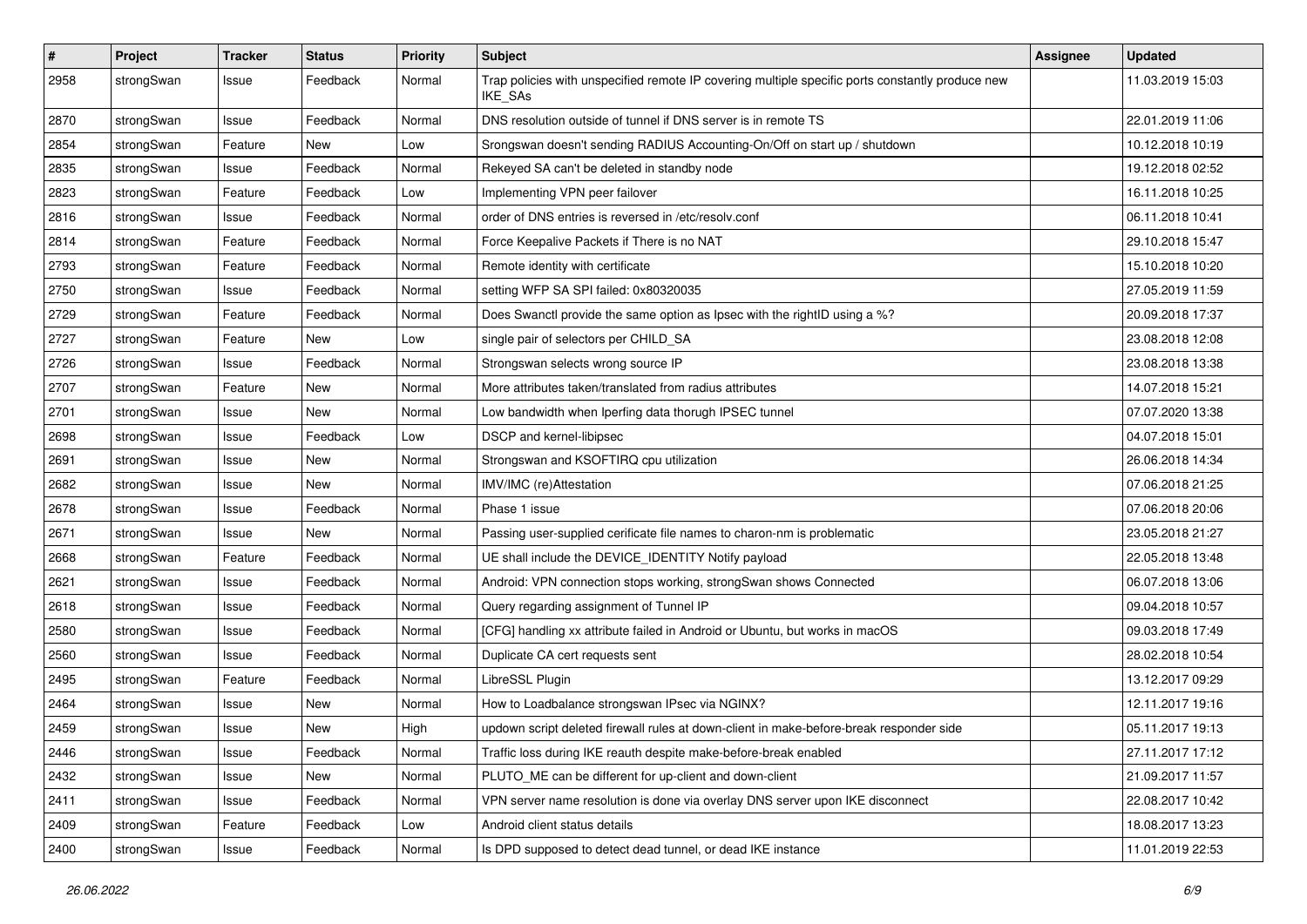| $\pmb{\#}$ | Project    | <b>Tracker</b> | <b>Status</b> | <b>Priority</b> | <b>Subject</b>                                                                                                                                          | <b>Assignee</b> | <b>Updated</b>   |
|------------|------------|----------------|---------------|-----------------|---------------------------------------------------------------------------------------------------------------------------------------------------------|-----------------|------------------|
| 2394       | strongSwan | Issue          | Feedback      | Normal          | IP is not assigned after re-authentication                                                                                                              |                 | 04.08.2017 19:03 |
| 2361       | strongSwan | Feature        | New           | Normal          | Import .sswan files from NetworkManager                                                                                                                 |                 | 12.06.2017 15:25 |
| 2357       | strongSwan | Issue          | Feedback      | Normal          | How to initiate IPsec SA Transport Mode without IKE?                                                                                                    |                 | 18.01.2021 18:36 |
| 2319       | strongSwan | Issue          | Feedback      | Normal          | gives up trying to bring up connection after DNS SERVFAIL                                                                                               |                 | 08.05.2017 15:41 |
| 2307       | strongSwan | Feature        | Feedback      | Normal          | Permit installation of trap policy for CHILD_SA configurations with unset local_addrs                                                                   |                 | 26.04.2017 15:04 |
| 2273       | strongSwan | <b>Bug</b>     | Feedback      | Normal          | Unable to install strongswan client helper on OSX El Capitan                                                                                            |                 | 10.03.2017 15:34 |
| 2260       | strongSwan | Issue          | New           | Normal          | Number of CHILD_SA for a single connection grows over time                                                                                              |                 | 28.02.2017 13:46 |
| 2203       | strongSwan | Issue          | Feedback      | Normal          | Protecting symetric traffic using high availability in gateway to gateway setup (both active)                                                           |                 | 15.02.2017 14:20 |
| 2202       | strongSwan | Feature        | Feedback      | Normal          | Radius NAS IP to be specified                                                                                                                           |                 | 18.01.2017 17:58 |
| 2185       | strongSwan | Feature        | Feedback      | Normal          | INTERNAL_IP4_SUBNET Attribute Support in Android Client                                                                                                 |                 | 10.12.2016 01:14 |
| 2184       | strongSwan | Issue          | Feedback      | Normal          | configuration with multiple RSA keys                                                                                                                    |                 | 14.12.2016 13:09 |
| 2178       | strongSwan | Issue          | New           | Normal          | ha and updown                                                                                                                                           |                 | 01.12.2016 13:53 |
| 2165       | strongSwan | Feature        | Feedback      | Normal          | missing LIBRESSL_VERSION_NUMBER support                                                                                                                 |                 | 03.11.2016 09:23 |
| 2160       | strongSwan | Issue          | Feedback      | Normal          | support for opportunistic encryption                                                                                                                    |                 | 06.05.2020 10:32 |
| 2112       | strongSwan | Issue          | New           | Normal          | Broadcast packets are not relayed from Lan to Vpn clilent                                                                                               |                 | 14.09.2016 14:18 |
| 2110       | strongSwan | Issue          | Feedback      | Normal          | Remote Identity (IDr) in IKE AUTH Response is sent as hex-encoded binary value instead of text<br>when setting leftid to type KEY_ID (leftid=@#xxxxxxx) |                 | 13.09.2016 21:42 |
| 2095       | strongSwan | Feature        | Feedback      | Normal          | Support liveness check in Strongswan                                                                                                                    |                 | 31.05.2017 00:56 |
| 2077       | strongSwan | Issue          | Feedback      | Normal          | Grace period before reassigning offline IP lease                                                                                                        |                 | 06.10.2017 10:44 |
| 1559       | strongSwan | Feature        | Feedback      | Normal          | Expose received XAUTH/EAP username/password prompts via VICI, send secrets via VICI on<br>prompt                                                        |                 | 09.05.2017 16:28 |
| 1506       | strongSwan | Feature        | Feedback      | Normal          | Enhance DoS protection to deny users that failed Authentication                                                                                         |                 | 17.06.2016 14:31 |
| 1482       | strongSwan | Feature        | Feedback      | Normal          | Allow changing init_limit_half_open etc. at runtime by reloading strongswan.conf                                                                        |                 | 26.05.2016 14:49 |
| 1456       | strongSwan | Issue          | Feedback      | Normal          | Missing Tunnel-Client-Endpoint & Tunnel-Server-Endpoint AVP in RADIUS Accounting Start/Stop<br>messages                                                 |                 | 11.05.2016 11:54 |
| 1422       | strongSwan | Issue          | Feedback      | Normal          | IKEv1: IKE_SA reauth vs. CHILD_SA rekey race prevents IKE_SA reauthentication in time                                                                   |                 | 20.04.2016 15:06 |
| 1383       | strongSwan | Issue          | Feedback      | Normal          | How to limit the amount of the installed Child SAs                                                                                                      |                 | 08.04.2016 11:20 |
| 1338       | strongSwan | Issue          | Feedback      | Normal          | problem with changing esp algorithm in strongswan                                                                                                       |                 | 10.03.2016 18:23 |
| 1334       | strongSwan | Issue          | Feedback      | Normal          | Version 5.3.5, duplicated tunnel aftr IKE_SA rekeyed                                                                                                    |                 | 10.03.2016 11:06 |
| 1289       | strongSwan | Issue          | New           | Normal          | HA plugin should sync last sent packet                                                                                                                  |                 | 01.02.2016 13:59 |
| 1276       | strongSwan | Issue          | Feedback      | Normal          | Threading: ext-auth hook blocks any other connection attempt                                                                                            |                 | 27.01.2016 12:28 |
| 1271       | strongSwan | Issue          | New           | Normal          | X.509 UTF-8 support                                                                                                                                     |                 | 17.01.2016 14:39 |
| 1265       | strongSwan | Feature        | New           | Normal          | An option to disable NAT-T                                                                                                                              |                 | 23.06.2021 19:41 |
| 1253       | strongSwan | Feature        | Feedback      | Normal          | Strongswan doesn't support CA bundles                                                                                                                   |                 | 19.01.2016 11:23 |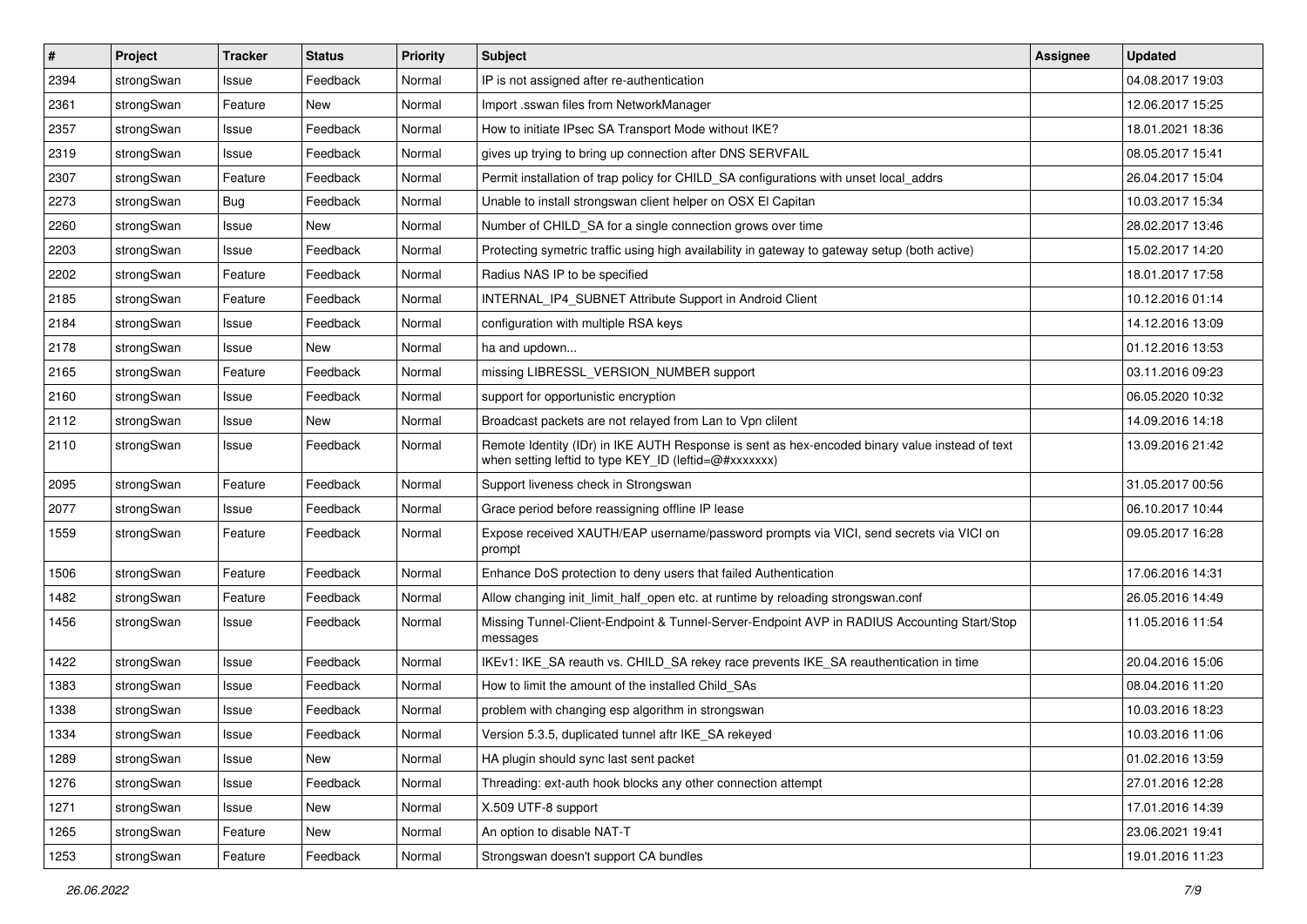| $\sharp$ | Project    | <b>Tracker</b> | <b>Status</b> | <b>Priority</b> | <b>Subject</b>                                                                          | Assignee | <b>Updated</b>   |
|----------|------------|----------------|---------------|-----------------|-----------------------------------------------------------------------------------------|----------|------------------|
| 1251     | strongSwan | Feature        | New           | Normal          | FreeBSD HA                                                                              |          | 11.01.2016 22:01 |
| 1207     | strongSwan | Feature        | New           | Normal          | Add more than 2 hosts support to HA plugin and make it configurable                     |          | 08.12.2015 05:05 |
| 1157     | strongSwan | Issue          | Feedback      | Normal          | Message ID overflow RFC 5996 2.2                                                        |          | 12.10.2015 13:52 |
| 1082     | strongSwan | Feature        | Feedback      | Normal          | Framed-Route to set leftsubnet                                                          |          | 07.10.2016 10:02 |
| 1081     | strongSwan | Feature        | <b>New</b>    | Normal          | Active/standby VPN Gateway Failover                                                     |          | 21.08.2015 22:01 |
| 1079     | strongSwan | Feature        | Feedback      | Normal          | Future Plans for firwall configuration equivalent under FreeBSD                         |          | 21.08.2015 15:58 |
| 1068     | strongSwan | Bug            | Feedback      | Normal          | strongswan 5.3.2 and IKEv1 in transport mode causes NO_PROPOSAL_CHOSEN error            |          | 26.01.2018 13:30 |
| 1057     | strongSwan | Feature        | New           | Normal          | conn switching based on eap identity                                                    |          | 24.03.2020 10:14 |
| 1008     | strongSwan | Feature        | Feedback      | Normal          | FARP for IPv6                                                                           |          | 14.12.2015 20:59 |
| 1000     | strongSwan | Feature        | Feedback      | Normal          | Raise ALERT_TS_MISMATCH in IKE V1                                                       |          | 09.09.2015 12:47 |
| 994      | strongSwan | Bug            | New           | Urgent          | same rekey time for ike and child causes tunnel deletion for ikev1 in 5.2.2 version     |          | 12.06.2015 12:31 |
| 974      | strongSwan | Issue          | New           | Normal          | Charon crash on Mac OS with IPv6 Virtual IP                                             |          | 26.08.2021 21:07 |
| 973      | strongSwan | Issue          | <b>New</b>    | Normal          | IKEv2 dpd + auto=route + tunnel downtime cause additional CHILD_SAs                     |          | 29.05.2015 17:40 |
| 930      | strongSwan | Feature        | New           | Normal          | Option to have non-sequential v6 roadwarrior addresses                                  |          | 12.01.2016 16:36 |
| 927      | strongSwan | Feature        | <b>New</b>    | Normal          | Charon: Implement route events and add an consumer in updown plugin                     |          | 11.04.2015 12:02 |
| 926      | strongSwan | Issue          | New           | Normal          | HA: resync errors when a node is joining a cluster                                      |          | 10.04.2015 15:05 |
| 923      | strongSwan | Issue          | New           | Normal          | MOBIKE not working on HA cluster                                                        |          | 09.04.2015 09:46 |
| 817      | strongSwan | Issue          | Feedback      | Normal          | <b>IKEv2 IPv6 Router Advertisement</b>                                                  |          | 27.03.2020 17:14 |
| 777      | strongSwan | Issue          | New           | Normal          | column length in attributes table of strongswan database is too short                   |          | 25.11.2014 20:46 |
| 766      | strongSwan | Feature        | New           | Normal          | Make retransmit settings tunable by connection                                          |          | 14.11.2014 10:02 |
| 746      | strongSwan | Feature        | New           | Normal          | Different radius server(s) for accounting                                               |          | 22.10.2014 12:23 |
| 730      | strongSwan | Issue          | New           | Normal          | NAT-NAT fallback                                                                        |          | 09.10.2014 12:40 |
| 725      | strongSwan | Issue          | <b>New</b>    | High            | Mediation connection get stuck if peer is not online                                    |          | 03.10.2014 12:02 |
| 702      | strongSwan | Issue          | New           | Normal          | ipsec route mode, Strongswan as responder may result collsion in INIT exchange. and ike |          | 12.09.2014 16:34 |
| 697      | strongSwan | Issue          | New           | Normal          | HA: nodes fail to sync data because of UDP packet drops                                 |          | 09.09.2014 14:29 |
| 645      | strongSwan | Feature        | New           | Normal          | Support HeapAlloc() and friends in leak-detective                                       |          | 10.07.2014 15:12 |
| 644      | strongSwan | Feature        | New           | Normal          | Non-monolithic Windows build                                                            |          | 10.07.2014 15:12 |
| 643      | strongSwan | Feature        | New           | Normal          | CNG/Bcrypt native Windows crypto plugin                                                 |          | 10.07.2014 15:12 |
| 642      | strongSwan | Feature        | New           | Normal          | Windows Named Pipe stream and service                                                   |          | 10.07.2014 15:11 |
| 641      | strongSwan | Feature        | New           | Normal          | kernel-iph virtual IP support and IKE routing lookups ignoring IPsec routes             |          | 10.07.2014 15:11 |
| 640      | strongSwan | Feature        | New           | Normal          | Provide an init_once() abstraction layer                                                |          | 10.07.2014 15:10 |
| 628      | strongSwan | Issue          | New           | Normal          | Windows Phone 8.1 - Certificate Pattern Matching                                        |          | 30.06.2014 14:06 |
| 619      | strongSwan | Issue          | New           | Normal          | pki --issue should have an --out option                                                 |          | 15.06.2014 00:26 |